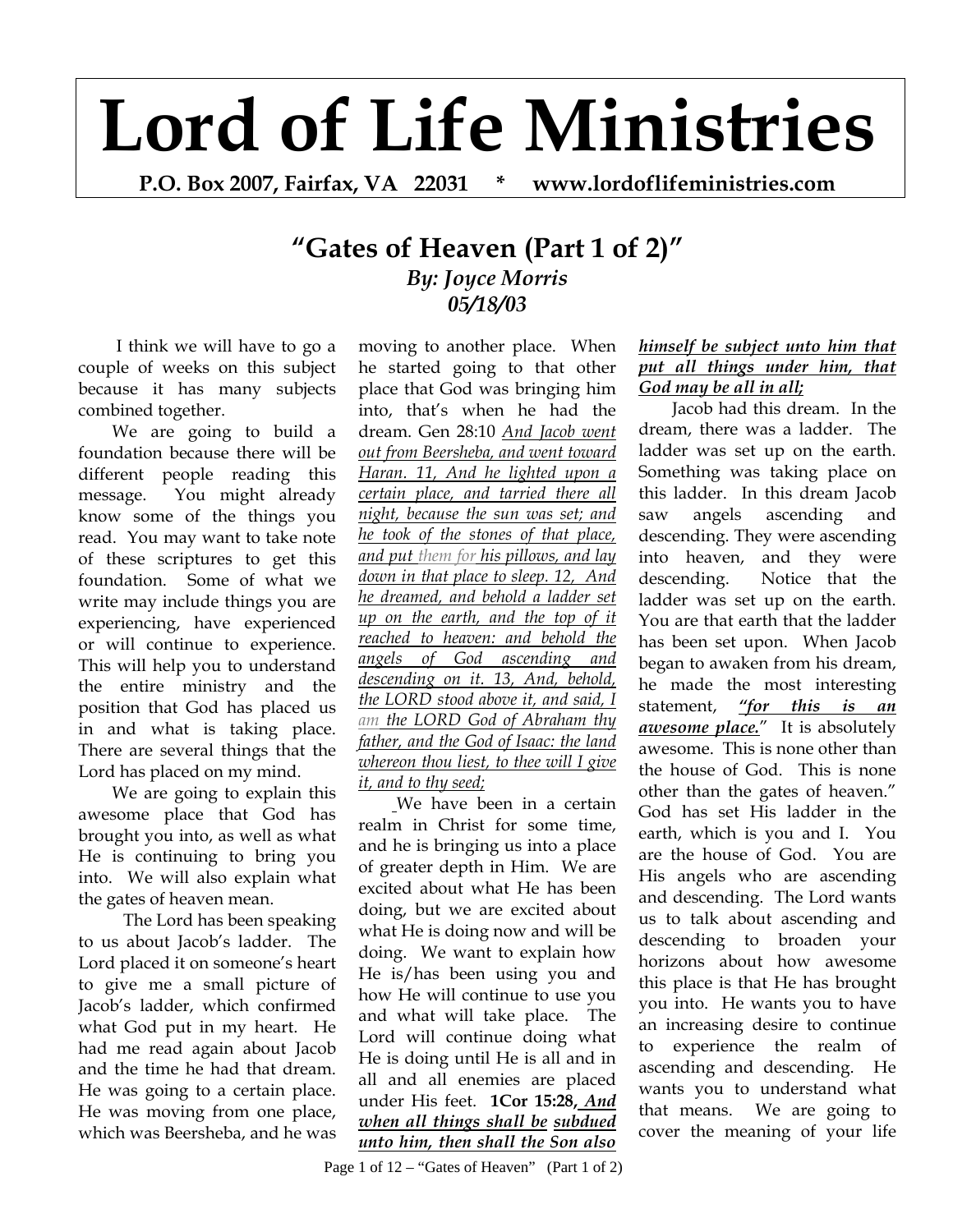experiences, as well as your ministering to others.

I began to see that there were 12 tribes in the dream that Jacob had. Jacob became the father of many nations. God made a covenant with Jacob. The dream he had is connected with chapter two of Isaiah. I am not going to go there yet. I always wondered why Jacob's name was mentioned in this chapter having to do with all the nations and the mountain of the Lord. The mountain of the Lord is the House of the Lord, our God and His Kingdom. When the Lord started revealing this to us, I got very excited. I want you to get thrilled and excited, too. When we get through with this teaching about the ascending and descending and the fact that you are the gates of heaven and you get an understanding of it, you are going to have a broadened horizon of God's plan for mankind.

In the beginning, God created two realms. God created the heaven, and He created the earth. He created a natural man, and He created a spiritual man. The earth was void and empty, and there was darkness in the earth. God began to move upon the earth. God was moving upon mankind. He was doing like He is today. His Spirit is moving upon the earth in mankind today all over the world. His Spirit is moving, and He is moving upon the minds of mankind. He is transforming their minds into the mind of Christ because their minds have been empty and void of the truth. The Lord is moving upon the earth and separating the darkness from the light. That is what the Lord had to do to you and me.

When God was creating, He said, "Let us create man in our likeness and our image." So God had a plan. He created two realms, the spiritual realm and the natural realm. He created the heavens, and He created the earth. There is the carnal mind and the mind of Christ. There is the heavenly state, and there is the earthly state. There are carnal-minded people, and there are spiritual-minded people. God created spiritual-minded people at that time, and He created the first man Adam. Adam was created a spirit, and then God formed him into this earthly form. He was created a spirit, and then God formed him into the dust realm. God breathed into him the breath of life, and he became a living soul.

Eve is the mother of all living. Eve is the soul of every man. Without your soul, you would not be alive. Without your spirit, you would not be alive. God gave him the breath of life (the living soul) so that He could impregnate her with His Word and His Spirit. It was so that He could have a people who would be born again and live in this heavenly state.

In the beginning, as you can understand, it was the woman who took Adam into hell. It was the woman who was enticed by the serpent. It was the woman (soul) who brought to Adam the fruit from the tree of the knowledge of good and evil, and spoke to him. He listened to her. It is the woman who has been the downfall of mankind down through the generations. The woman is the soul. The soul is what can bring you into hell.

In the beginning, Adam had a position. God gave this position to rule and reign over the heavens and the earth. God said to multiply and replenish. What was it that caused Adam to fall? It was the soul. The soul is the enticing thoughts of the five senses.

There are two realms. There are people who are walking in the spirit by faith. They are not walking by the five senses. The second realm is the earthy realm. It is nothing but the sense realm. Through the disobedience of Adam in the garden, pride set in, and death entered in. By the fall of one man, all the nations were weakened. That lets me know, the higher the position you have in Christ, the deeper you go in God and the more knowledge you have, when you do fall, it is a great fall. You fall greater than the person who does not know very much. You fall greater because of the position you have in God and the understanding you have in God. Down through time, you can watch this with people and you can see where a person fell to. It was not something where people thought, that a person was way up in the sky and fell and hit the earth boom! No, it all happened in the mind. Here were some people God lived in the midst of, just like He does today. They were living in the carnal mind, in the sense realm, and God was creating a people just like He is today, after His nature, after His mind and after His likeness, and causing them to be awakened to spiritual things. There are two worlds going on here. You have the kingdom of God, and you have the world. It was all going on in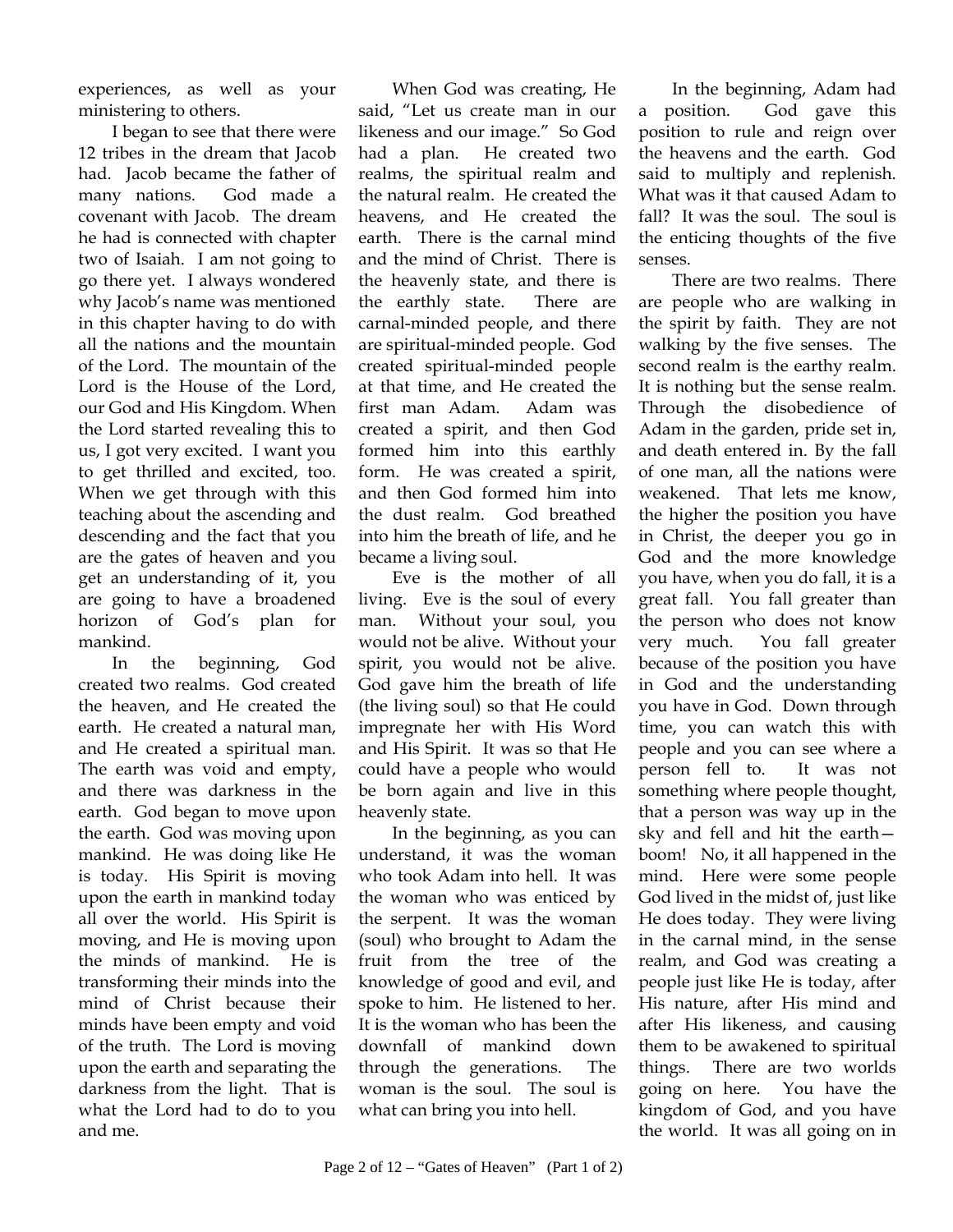Adam's mind. The fall that Adam had was in his mind. He fell in his mind, and darkness set in. He did not remember who he was. All he could create was thoughts that brought death. What he fell into was hell. What is hell? Hell is nothing but a state of the mind without the peace of God.

We are going to explain the ascending and descending. Many of us have ascended in Christ. We have walked in the spiritual realm, and we have been disobedient to the Lord and walked in the hells. God uses the hells and the fire to help us learn to be submissive to Him. He waits patiently and says He wants to give us His love. He wants us to want Him. He wants to be first. We will continue to have hells until we find out that He wants total submission to Him. The soul will lead you into hell. The Bible talks about the soul with the flattering words. The soul can come in different people, in different avenues, to get you off track, to get you away from that first love with Jesus Christ. You may not realize you are off track. The spirit of Satin is very subtle, with pleasing, flattering and smooth words to entice the soul.

I want to teach about ascending and descending. The Lord brings down all your mountains and brings your valleys up to make your walk smooth. He has brought you into a place to be one with Him. Why has He brought you into this place? He has done so because He wants you to be a part of the ministry of reconciliation. You have been part of the ministry of reconciliation because you have

gone through your hells and your hard knocks. You have learned obedience through the things, which you have suffered. Jesus said, if you suffer with Me, you will reign with Me.

What is the reigning all about? The reigning is about ascending and descending. You ascend and you descend, and you bring others out of hell. You go into their hells, but you do not become a part of their hells. You go into their hells only to bring them out of their hells. You do not become one with their hells.

The ascending and descending is an awesome place. Hell is nothing but the fire of the Lord. David really had the understanding. He said, "If I ascend into heaven, you will be there, God. If I descend into hell, you will be there, God." So God is in both realms. The only thing is that when you are in hell, you do not have the peace of God. You do not have the joy of the Lord. You do not have right thinking. You are tormented with thoughts in your mind. That's what hell is. Hell is nothing but torment. Hell is fear. Hell is hurt. Hell is pain. Hell is death. It has no life. That is why God has been teaching you not to be carnally minded but to be spiritually minded. Do not set your affections on things in the earth, but set your affections on things above, because you have been called to walk in this heavenly realm, this heavenly state of mind. You are the house of the Lord, and God is having people to see your light.

Years ago when we came into the message of the kingdom of God, I had a dream I didn't understand. It was the most awesome I have ever had. In this dream we were caught up in a very high realm in Christ. In the dream there was a huge house. It had 12 bathrooms. I could not understand why there were so many bathrooms. The bathroom is where all the dung goes. The number 12 means the divine government of God. This house was white, and it had a red roof. Now I understand why it was white and had a red roof. It had a lot of land, and it was huge. In the dream, multitudes were coming to the house. They were coming from the four corners of the earth. They were flowing in, and they were flowing out. They would flow in and be taught. Then they would flow out. It was the flowing of nations. It was an awesome dream that I did not understand. I began to believe that the Lord wanted us to buy a farm at that time. The Lord spoke in my dream, "This is the place of My refuge for My people. This is the ark of the Lord." I began to believe that God wanted us to buy a farm. So we went looking for land and a farm, but it never transpired. Now I understand. Fifteen years ago God brought us into this place of ministering to the nations, ascending and descending, and releasing the nations and people by the thousands. God has been sending the spirits of people by the thousands, all over the world, to release them. What has He been doing? He has been setting them free. They have been coming because they have seen a great light. When Jesus began His ministry, the Bible said that the people who sat in darkness saw a great light. Jesus had not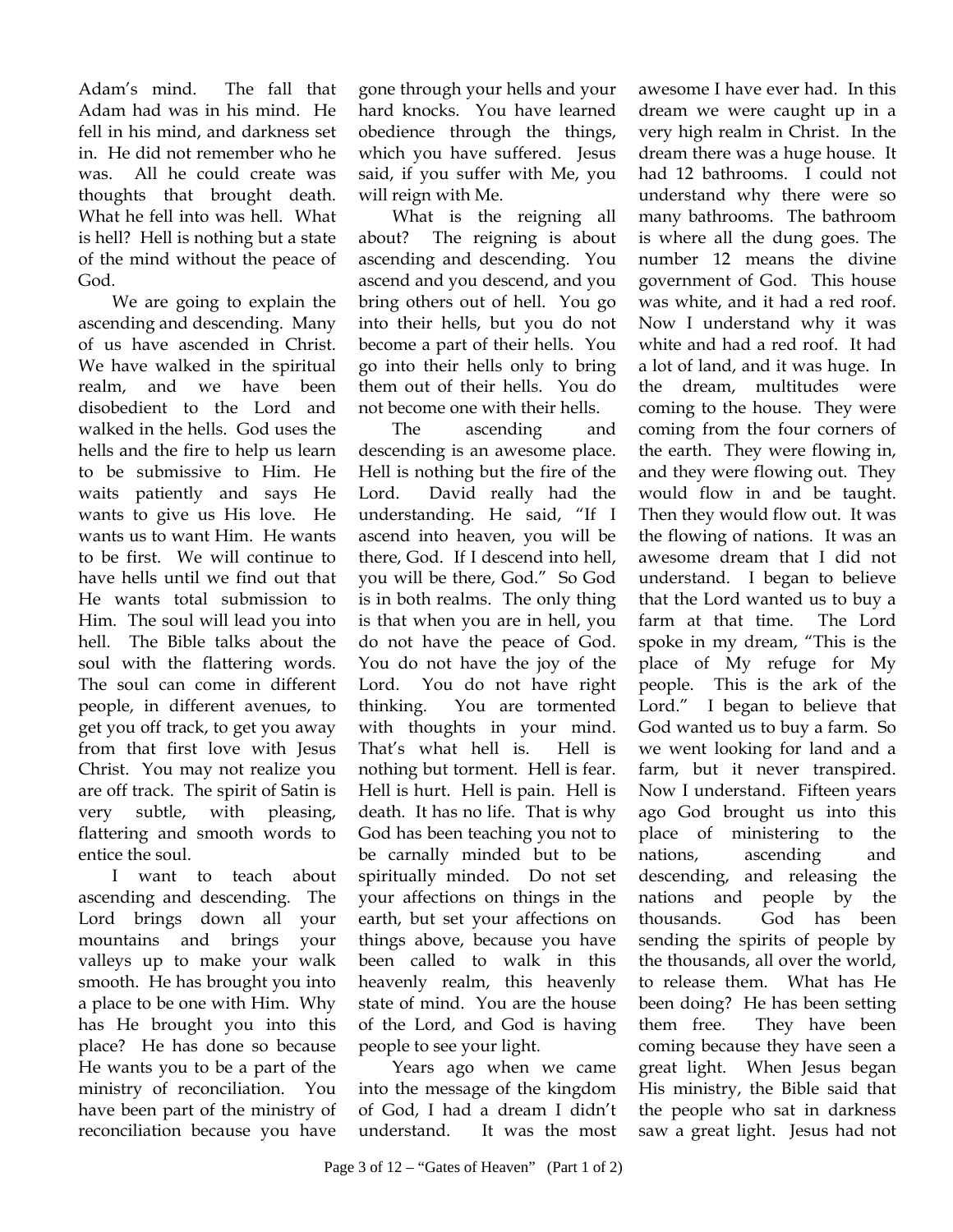said a word yet, but they saw the light. If you have been sitting in darkness all your life, the darkness that is in your mind is the state that your mind is in. You have been in hell, you have been in torment, and you have been in pain. You have been hurt, both mentally and physically. You have been lonely. Whatever you have been through caused you to be tormented in hell. As you have become one with Him, you have become the light. You are the light of the world. Therefore, the Lord has given you the ministry of reconciliation. God so loved the world that He gave His only begotten Son to save the whole world. The Bible says He died for the whole world, to not impute their sins. Therefore, God does not retain their sins because Christ bore their sins on the cross.

What did Jesus do when He was resurrected? He descended into the lower parts of the earth. That's in I Peter 3:19-20.To whom did He minister? He ministered to all the spirits of those who died in Noah's time. He preached to them. When those people who were sitting in darkness saw Jesus, that was the beginning of His ministry after He was resurrected. What was the first thing He said? "Repent." Repent means "change your mind." Change your thinking. Jesus said, "Repent, for the kingdom of God is at hand."

Every time we come together, the light is shining. People in the invisible realm see the light, and they come by the thousands. You are preaching reconciliation to whomever God brings. No man can come to the Father except the Lord Himself draws him. We have to learn more and more about these things to understand it in scripture. I want to take you into the Word and show you that there are different levels of heaven and different levels of hell.

I think I will always remember the first time we ministered in this realm 15 years ago.

When I was the age of 12, I did some babysitting for a couple at the end of the street. They were young and very attractive. They had twin baby boys who were adorable. I just loved those kids and looked up to that young couple. You know how young people look up to adults with children. I liked to climb trees. I was climbing a tree in the yard and heard a gunshot. Then I heard someone scream from their house. At the age of 12, I didn't know any better but got out of the tree quickly and went to their house. I walked in. He had shot his wife, and she was dead. He was on the floor with a gunshot in his head, but he was not dead. This is not something a 12 year old needs to experience or see, but it was all in the plan of God. It did something to me. It is hard to explain, but the fear of death came over me. That night they parked their car underneath my window, and I could not handle it. I had to run into my mom and daddy's room to get them to comfort me. All my life I was afraid of death. At the age of 16, the Lord spoke to me with an audible voice and called me by my name, and He said, "You shall never die." I didn't understand that, and I couldn't tell anyone that because I knew

they would think I was crazy. I couldn't even tell my mother at that time, but I knew it was the voice of God. I didn't understand it, and the fear of death left me then. Fifteen years ago when we came into this realm to understand that God is reconciling His people now, it's not something in the future; we were in the spirit and were just spending some time with the Lord. These two people (the ones who had been killed) were standing right in front of me. I got a little shaken up about it because we didn't understand what was going on. I asked Jesus, "Why are they there?" Many years had gone by since that shooting event had occurred because I was 12 when it happened. These people were still in the same frame of mind as they were when they left their bodies. I will never forget what the Lord showed me. He showed me that the man was full of guilt, wishing he had not shot his wife. He was vary tormented with the guilt and the shame. He was tormented with the hurt he had caused his children. He even saw the sufferings his children had experienced as a result of his actions as they grew and matured without parents. His wife was in extreme hate, anger and unforgiveness. She had many questions such as, "Why did you shorten my life?" The Lord began to speak to me at that time and began to teach me, "As a tree falls, so shall it lie." **Eccl 11:3**, *If the clouds be full of rain, they empty themselves upon the earth: and if the tree fall toward the south, or toward the north, in the place where the tree falleth, there it shall be.* Whatever state of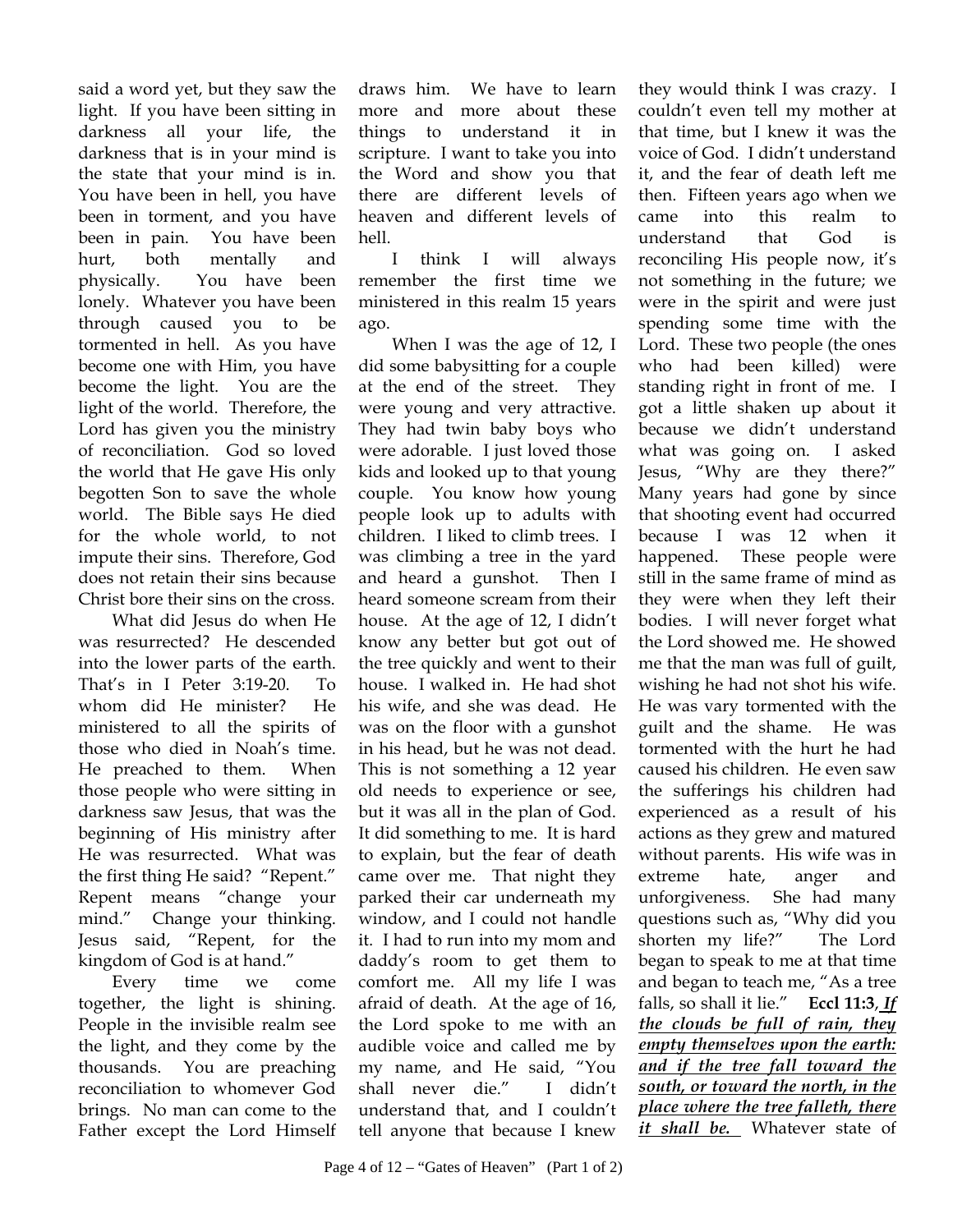mind the individual is in when they die, is the state of mind that person is in on the other side. This means when Jesus went to the other side to preach to all those spirits who were in prison, they were ready to submit to the Lordship of Jesus Christ. They were ready to submit to the love and let Christ be supreme in their lives. All the enemies in their minds had to bow down to the Christ so Christ could take them on to another realm because Jesus Christ is the door. No man can be saved without Jesus Christ. The Bible says there is no name in the earth that any man can be saved by, except our Lord Jesus Christ. He is the door. **John 10:9**, There are many thieves and robbers who try to get to God and to heaven. There are many religions where man is working very hard and trying to get God to accept him today because of their good deeds and their good works and all their religions and all their beliefs. They are going to have to come through the Door. There is only one Door they can come though, and that is Christ. As you become one with Him, and as we commune with Him and are one with Him in the spirit, then you become the door. You are the way, you are the truth and you are the life to others. This is why, when Jacob had that dream, he looked in to the ministry of reconciliation. He looked into the day of many nations hearing the voice of the Lord. He looked into the day of the dead in the graves hearing the voice of the Lord and coming out of the graves to be released to get into heaven. Isn't God good!

We are going to get in the Word and do some study on it. I believe you need to understand this because you will be sharing with others. Every time you get in the spirit, you are preaching. You are preaching the gospel, the good news of the kingdom of God. When the new ones come, they don't know that Christ is in them, but Christ is preaching through them, and God is using them no matter how young they are in the Lord. He is using them to preach to both realms, visible and invisible.

I find it very interesting that in Genesis 28 Jacob was moving from one place to another. This is what God is trying to do with this group. He is trying to get you to move to another place, a deeper, broader realm that is in Him. Even though this realm has been great, we will not leave this realm. It will just get broader, bigger and greater and will be a greater extension of His love. It says in *Gen. 28:10-13* – *"(And Jacob went out from Beersheba, and went toward Haran. And he lighted upon a certain place, and tarried there all night, because the sun was set; and he took of the stones of that place, and put them for his pillows, and lay down in that place to sleep. And he dreamed, and behold a ladder set up on the earth, and the top of it reached to heaven: and behold the angels of God ascending and descending on it. And, behold, the Lord stood above it, and said, I am the Lord God of Abraham thy father, and the God of Isaac: the land whereon thou liest, to thee will I give it, and to thy seed;)"* He was not talking to Jacob about the natural land he was lying on. He said, "Okay, Jacob, I have finally gotten your head into another place, and in that place you had this dream. In this dream, this ladder has been set

up in your earth." We continue reading in *Gen. 28:14-15* – *"(And thy seed shall be as the dust of the earth, and thou shalt spread abroad to the west, and to the east, and to the north, and to the south: and in thy seed shall all the families of the earth be blessed. And, behold, I am with thee, and will keep thee in all places whither thou goest, and will bring thee again into this land; for I will not leave thee, until I have done that which I have spoken to thee of.)"* In other words, I am going to bring you back again to this place you have experienced in your dream tonight. Continue reading in *Gen. 28:16-17*, which says, *"(And Jacob awaked out of his sleep, and he said, Surely the Lord is in this place; and I knew it not. And he was afraid, and said, How dreadful is this place!)"* It is true that many people are afraid of the realm of the unknown. Many people do not go deeper in Christ because of fear or religion, one or the other. The remainder of *Gen 28:17-18* says, *"(How dreadful is this place! This is none other but the house of God, and this is the gate of heaven. And Jacob rose up early in the morning.)"* You can read the remainder for yourself.

Isaiah 2 not only goes along with this, but it also goes along with the dream the Lord gave us many years ago when we came into the ministry of the kingdom and the understanding of reconciliation. It says, in *Isaiah 2:2*, *"(And it shall come to pass in the last days, that the mountain of the Lord's house shall be established in the top of the mountains)"* So what Jacob was seeing was a realm in God, a realm in the spirit that takes place in the mind. He was seeing that he could live in this heavenly state in the mind. He was seeing that this house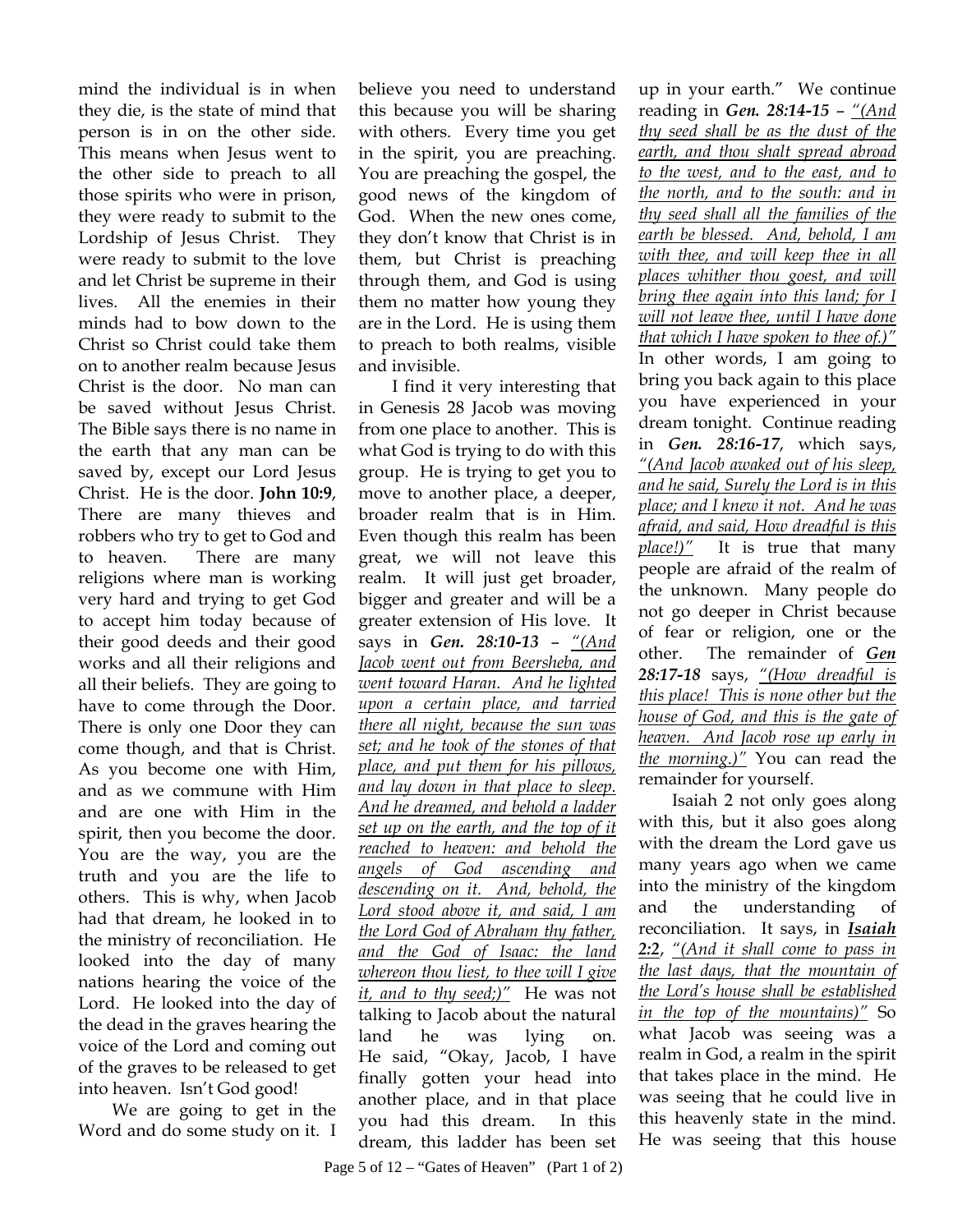was the house of the Lord, but it was also the kingdom of God. Basically, the kingdom of God is within us. There are many hells in the earth today in people's minds. There are many people today who are trying to escape their hells. They use every tactic they can think of to try to change their circumstances and situations to try to find peace. They try to escape their torment. Some go to drugs and alcohol. Others try various routes in an effort to escape all the torment and hells in their minds. Some think if they move to a certain city, it will change their circumstances. Everyone needs to understand that it is all happening within. It is within their mind. It is the state of their mind. Many people think if another person comes into their life, it will make them a lot happier. The Bible says that sin is a pleasure for a season but sin will definitely bring hell your way again. People will try all kinds of things in an effort to escape the situation they are in. God is trying to get man to go within because the door to heaven is always in the mind. That door is Jesus Christ. God is in every man. Every time man disobeys God, God will allow that person to go in that direction for a while, but then torment will come because the soul is leading that person into destruction. Jesus said that the path He is calling us to follow is narrow and few there be who find it. It is one thing to find the narrow path. It is another thing to stay on the narrow path. **Matt 7:14**

The Lord brought out recently that some of us in the body are returning to our old

habits and old ways. The Lord is saying this is not the time for us to do that. He has brought us too far in Him. We know too much. We understand too much in Christ. He has given us too much to go back. This is the day to press forward and continue to go forward in Him.

As you can see, *Isaiah 2:2* says, *"(And it shall come to pass in the last days, that the mountain of the Lord's house….*

The Lord's house refers to the sons of God, the ones over whom God has control in their lives. He has become Lord of their lives. The kingdom of God has been established in them, and they are the house of the Lord. They are the house of God.

I remember we had a dream when we were coming here. I kept looking out the window to see who was coming. I said, "Lord, there just always seem to be a few who come. When are You going to bring more people? I used to look out the window. God would give us a word, and we were so excited we couldn't wait. We would just hope a lot of people would come and hear it because we knew it was life and would help them. Then someone came, and they brought a dream. They said they had a dream they did not understand. They said in this dream there were people lined up down the street. They were waiting for us to come to these meetings. They were lined up to come in. I had no idea or understanding of what it meant. I had no understanding of that first dream of a great house and nations coming and coming and people coming and flowing in and out. I had no idea that God was going to send the nations to this little body here. I had no idea that God would look for a people who would just follow Him. There are people more ready to hear the word of the Lord who has been in darkness for thousands of years than people who have been in the world in their body for maybe 40 years. The Bible says the humble will hear thereof and be glad.

We are going to teach about different hells because God has His own prisons. I said, "Lord, you are something else. You know, You have definitely directed our footsteps. He first took us to prison ministries for 26 years in the natural to understand prisoners in the natural, and all they can do is wait to get out. That is all they talk about every time you see them. They are tormented in their minds. They want to be free again. Some of them found out that they didn't have to get beyond those bars that were in the natural. Some of them found out that the prison they were in was in their own mind. Some of them found out that when they found Christ as their Savior and came out of their own hells, they were in a heavenly state even though they were in a natural prison. They came into a rest, knowing that the natural would happen in His time. God began to teach us then that He has His own prisons for those who disobey Him, just like in the time of Noah. Noah was a righteous man. What was he doing? He was preaching the word of the Lord, and the people who heard him did not believe him. Some of God's own sons did not believe Noah. They looked at him as just being a person. They did not accept the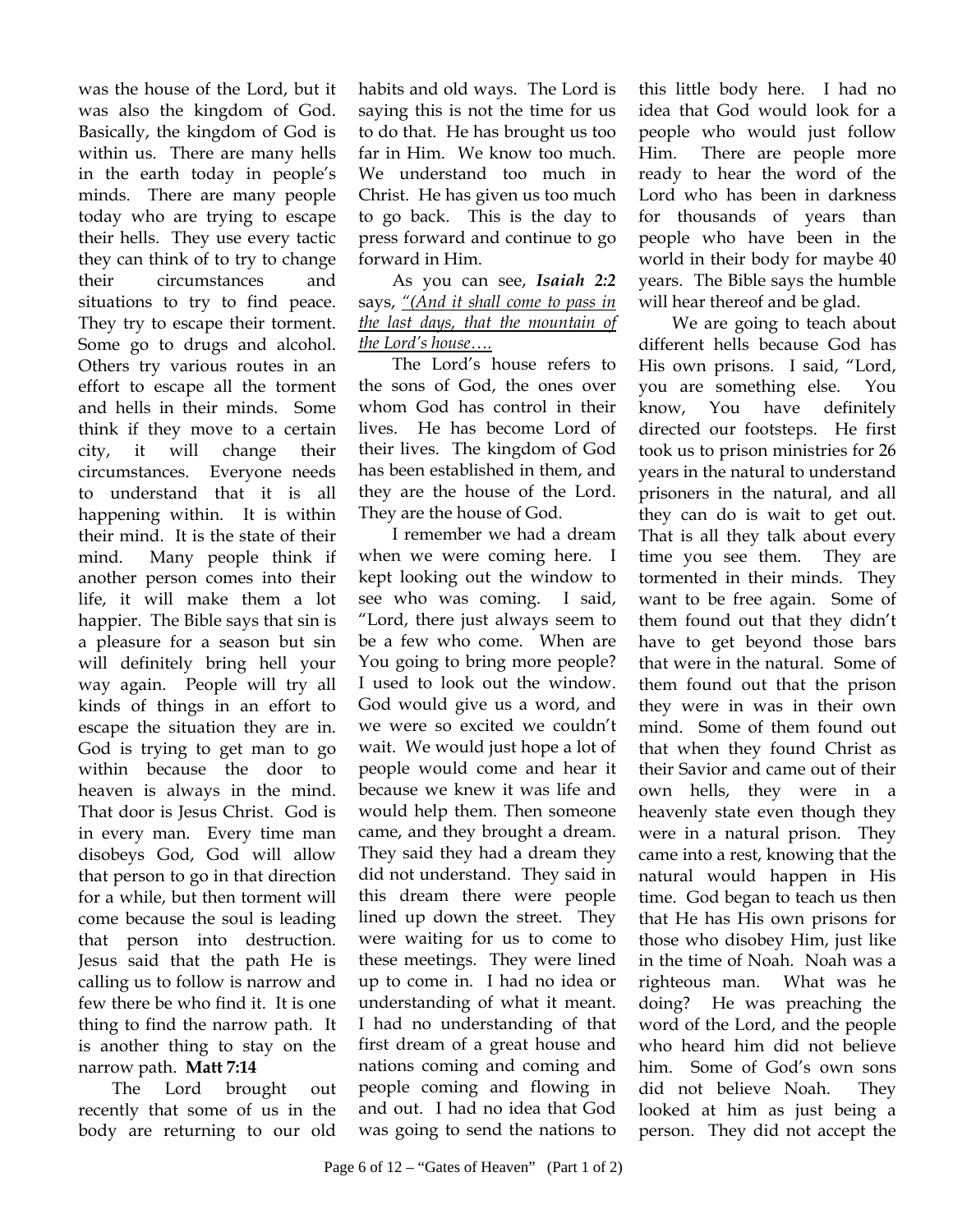word that was coming out of his mouth. We need to be careful about who is teaching the word and listen to the word and get beyond whom is teaching and understand it is the word of the Lord. We have to understand that God is giving us instructions, and we are to understand those instructions. The people of Noah's time disobeyed God, and they went into the soul. Then every imagination and illusion of their hearts was evil continually. (See Genesis 6:5) "God is a jealous God." The imaginations and illusions are thoughts that are in your mind that you are so attentive to. It can be a person or a job, and you have left your first love with Christ. You have left your first love with God. This is what happened in the time of Noah, so God removed them from the earth. If you had been in prison in your mind all those thousands of years and Jesus came and told you that you were forgiven and asked if you were ready to submit to His love and His life, how would you respond? All of them were ready to come out of that prison.

 When we first started coming into this ministry, many ministers did not follow the way God was directing us. I know they probably thought we were in error. It is okay because everyone has to come in in His time. I have always been willing to be a fool for Christ. We have always been willing to obey Him because we know what suffering means. No matter how strange it is, we know that when God says something, He is the boss, and it is right. I cannot express to you enough of His appreciation that you have made this decision and

have persevered in this ministry to become one with Jesus and be willing to sit and allow Christ to preach to whomever He desires, to get people out of their hells.

*Isaiah 2:2* continues, *"(the mountain of the Lord's house shall be established in the top of the mountains)"* The word "mountain" in scripture is always speaking of the state of mind. If you look at Israel, you can see the many different states of mind they had in their walk. They were on Mount Sinai. That was another state of mind.

*Isaiah 2:2* continues, *"(And shall be exalted above the hills; and all nations shall flow unto it.)"* That means all nations will have to flow unto this mountain and this house of the Lord. Let's continue with *Isaiah 2:3*, which says, *"(And many people shall go and say, Come ye, and let us go up to the mountain of the Lord, to the house of the God of Jacob;)"* The reason Jacob's name is mentioned here is that the Lord gave him that promise as well as gave him the dream. Jacob looked into this day. So did David. That's why David said, "I will sing of the mercies of the Lord forever, to all generations and with my mouth I will make known thy salvation." So this is the good news. Every time you are sitting here, David is also in the invisible realm and ministering with us as we minister the mercy of God to all generations. So God has made you the light. **Psalm 89:1-4**

Let's go to *I Peter 4:6* which says, *"(For this cause was the gospel preached to them that are dead, that they might be judged according to men in the flesh, but live according to God in the spirit.)"*

We used to think the Catholics were terrible because they prayed for the dead. We really didn't understand. It has to be Christ to do the interceding through us. He is the one who intercedes through us for creation. We are to be led by His Spirit.

We read from *I Timothy 2:1- 4 "(I exhort therefore, that, first of all, supplications, prayers, intercessions, and giving of thanks, be made for all men; For kings, and for all that are in authority; that we may lead a quiet and peaceable life in all godliness and honesty. For this is good and acceptable in the sight of God our Saviour; Who will have all men to be saved, and to come unto the knowledge of the truth.)"* The kings mentioned here are rulers in both the invisible realm and the visible realm.

God said that His house shall be called a house of prayer. You may hear people say, "Well, we don't like to go to Lord of Life ministry because all they do is pray. Sometimes they are in there for an hour. Sometimes they don't even say a word. What is going on with these people?" If they only knew! *I Timothy 2:4-6* reads, *"(Who will have all men to be saved, and to come unto the knowledge of the truth. For there is one God, and one mediator between God and men, the man Christ Jesus; Who gave himself a ransom for all, to be testified in due time.)"* To every man in his own order, so God knows when that time is up for every individual. It is a process of due time for that individual to hear the truth. If they don't bow down, then they have to remain in prison in their own minds, and that holds true on both sides of the river of life.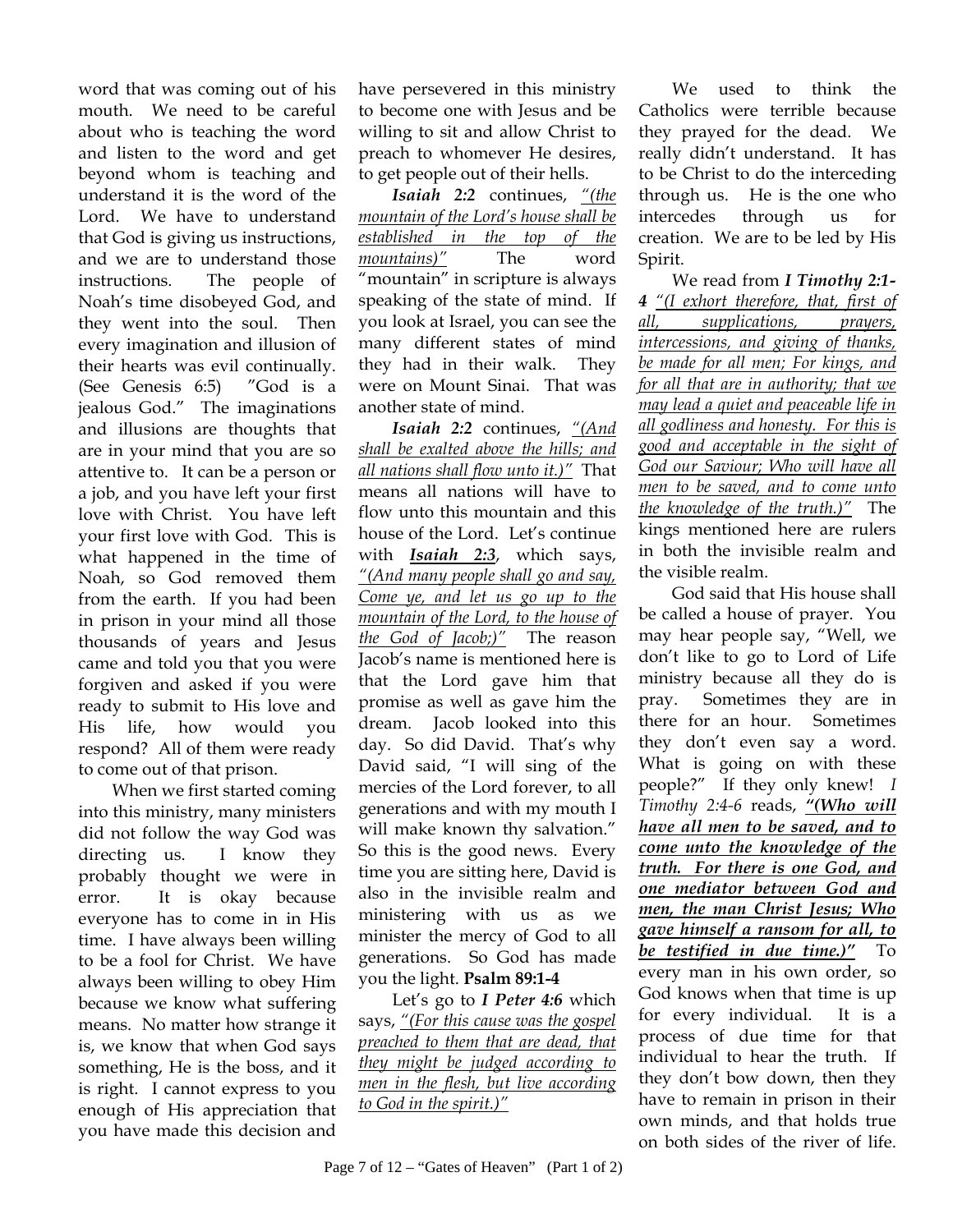## **1Cor 15:23 "***and each in his proper order, a first-fruit Christ, afterwards those who are the Christ's, in his presence,"*

Why did we say all of that? I can remember when the Lord brought those two people before me. It scared me a bit at first when I saw these two people I knew at the age of 12 and witnessed their death. I asked Jesus why they were there, and He said, "I am teaching you something, and then I am going to take you into the Word and explain it to you." One thing I saw was a bridge and a great light.

 How many people have been murdered, and how long do they see their murderer going free and not caught yet, and they are in torment in their minds because they are out of their body? If they don't know Christ and go through the light, they are still tormented. Then they can see the torment of their family, what all their families go through. Look at the girl in California who died, and they don't know who killed her. The mother said she had a dream, and in the dream her daughter was crying and wanting to come home. When you come out of the body, unless you go in through the Door, which is Jesus Christ, you go through the Light. If there are issues that you have not settled in your own mind, you will have to go into the lake of fire. If you still have hate, unforgiveness, and issues of relationships with people that have not been settled, you will still have to experience the lake of fire. The Bible says that all unbelievers, those who have fear, or those who have unbelief, and

those with idols or other things in their lives, will have their part in the lake that burns with fire. **Rev 21:8.** What is the fire? It is purification to bring a change in the mind. You can see the torment that goes on in these people because things are unsettled. God is using His sons to minister reconciliation through them, to make everything right that was wrong. He is using the sons to undo everything that went wrong in people's lives, to bring restoration, to restore all the years that the cankerworm has eaten, to restore the soul. The soul is in a lower state, and God works through the sons to bring that soul back into a heavenly state. This is why every time when we used to come together we would hear the Lord say, "Lift up your heads, O ye gates, and let the King of glory come in." **Psalm 24:6-7.** The king of glory is His people. It is a part of Himself that has been out there in that state of hell and torment in their minds, whether it is visible or invisible. That's why when we come together it's all about praising and worshipping Him and adoring Him.

I saw something interesting in *Isaiah 5:11-12* which reads, *"(Woe unto them that rise up early in the morning, that they may follow strong drink; that continue until night, till wine inflame them! And the harp, and the viol, the tabret, and pipe, and wine, are in their feasts: but they regard not the work of the Lord, neither consider the operation of his hands.)"* These are Spiritfilled Christians, who are really enjoying the blessings of the Lord for themselves, and they are enjoying His presence and the praise and the worship, but they

are not taking into consideration the needy, poor and lost and those who are not experiencing a heavenly state in their minds. Because they will not regard the work of the Lord, it says, in *Isaiah 5:13-15*, *"(Therefore, my people are gone into captivity, because they have no knowledge: and their honourable men are famished, and their multitude dried up with thirst. Therefore hell hath enlarged herself, and opened her mouth without measure: and their glory, and their multitude, and their pomp, and he that rejoiceth, shall descend into it. And the mean man shall be brought down, and the mighty man shall be humbled, and the eyes of the lofty shall be humbled:)"* Where the scripture is talking about hell enlarging herself, it is saying that hell is the soul. The reason I brought this out is because it is not about our enjoying all the words God gives us. It is about allowing Christ to work through us for His glory as He touches creation.

 Ezekiel chapter 16 is talking about Sodom and Gomorrah. It is about Jerusalem. It is about Samaria. It is all about them. Does God see it to be good to cut certain people off from the earth? Yes, He does. Look at *Ezekiel 16:49-50* which says, *"(Behold, this was the iniquity of thy sister Sodom, pride, fulness of bread, and abundance of idleness was in her and in her daughters, neither did she strengthen the hand of the poor and needy. And they were haughty, and committed abomination before me: therefore I took them away as I saw good.)"* I said, "Well, God, why did you see good to take them away?" Then it goes on and talks about that He is going to take away Israel. The reason He saw it as good was that He knew the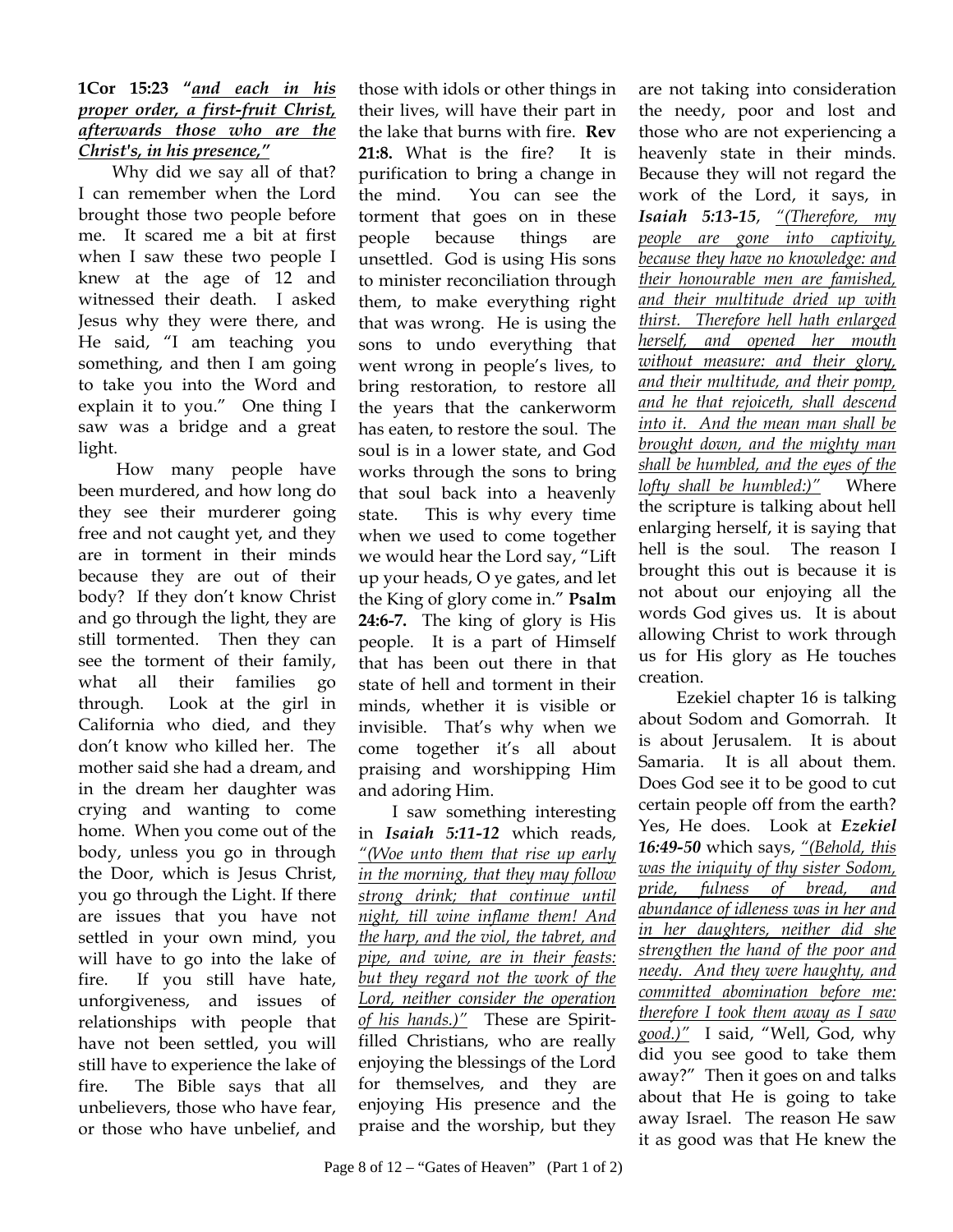day would come that He would restore them. That's why He caused it. "Well, they won't obey Me now, so I will just cut them off from the earth. I will let them live in the torment of their mind (in their own hell) until they are finally ready to come into submission to My love." Yes, He did. Look further in His Word.

*Ezekiel 16:51*, which reads, *"(Neither hath Samaria committed half of thy sins; but thou hast multiplied thine abominations more than they, and hast justified thy sisters in all thine abominations which thou hast done.)"* They brought justification about everything they did, making excuses and saying it was right in what they were doing. So the Lord says, "Okay. I will just cut you off." God can do it two ways. He can cut you off in the natural, or He can open up the earth and let it swallow you. I have asked the Lord, "What do you mean by that?" Remember, there were certain ones who came against Moses. They did not like the things Moses was saying. They came against Moses. God said, "They are not coming against you, Moses. They are coming against Me." God caused the natural earth to open up and swallow the people. So they have to live in that state of mind. All those years they had to live in that condition because Jesus had not come yet. "As the tree falls, so shall it lie." So they lay in the condition of that mind. In **Ezekiel** it talks about Pharaoh. But God saw it good. He knew that they were never going to come into submission. He knows the past, the present and the future. It is up to God to get everyone out of the vanity and

corruption that is in their minds, so He uses the hell and the fire to bring them into total submission. I have no idea what it takes in people's lives to bring them into that place. I have no idea who will and who won't. When Jesus came along with His ministry more than 70 people were following Him. Seventy of them left except the 12. Then He turned to the 12 and asked, "Will you betray Me, too?" Betrayal is not just putting someone on the cross, but it is going only so far and turning back into the world. I have seen it happen many times. When people will not go on, the earth swallows them up, meaning the things of the world take over. When you came into God, you were one of the candlesticks. When you knew Jesus as your personal Savior, you were under one light. You still lived in the sense realm. You were controlled by the five senses. What I am trying to portray to you today is that hell is nothing but the sense realm. It is very simple. Those who are dead and not in Christ are still in the sense realm. If they have not come into Christ, they are still in the sense realm on the other side. I will take you into the scriptures to prove that to you.

When you came to God, you were under the natural light. You knew Jesus as your personal Savior. You were enjoying that feast of the Passover. That is the righteous who are scarcely saved. Then you moved from there because you were not satisfied, and God pushed you on. Maybe you had to have a few hells to push you on. You knew there was emptiness, a void. Then you had the feast of the Pentecost. It is the experience when you are under the candlestick of the fivefold ministry. You came into that realm of ministry—with healing, faith, prophecy and the gift of tongues. Then you heard, let us go on to perfection. There were ministers who said, "No, you cannot go on into the holy of holies until you are perfect." We shook our heads and asked, "God, what is wrong with these people, because even the least can come into the holy of holies?" That doesn't mean that you stay in that realm. The blood of the Lord Jesus Christ rent the veil for everyone to go into the holy of holies and go within oneself and experience God and commune with the Lord. That is the holy of holies. It does not mean that you stay in that realm. When you became dissatisfied in the candlestick realm, you began to pursue God, and He took you into the holy of holies. **Heb 9:1-4** He pulled you aside to reveal to you the mysteries of the kingdom of God. That is when He started dealing with you because the consuming fire is in that realm. God starts turning the heat up in order to consume everything in you that is not like Him. He consumes these things so that He can make you one with Him. He brings you into a rest in your soul and delivers you from your hells and tribulation. Isn't God good?

There has to be a people who come to the end of their tribulation and hells first. You didn't know that when you came to the end of your hells, you were going to have to pull others out of their hells. Some of you, while you are pulling others out of their hells, may still have to go through some hell because there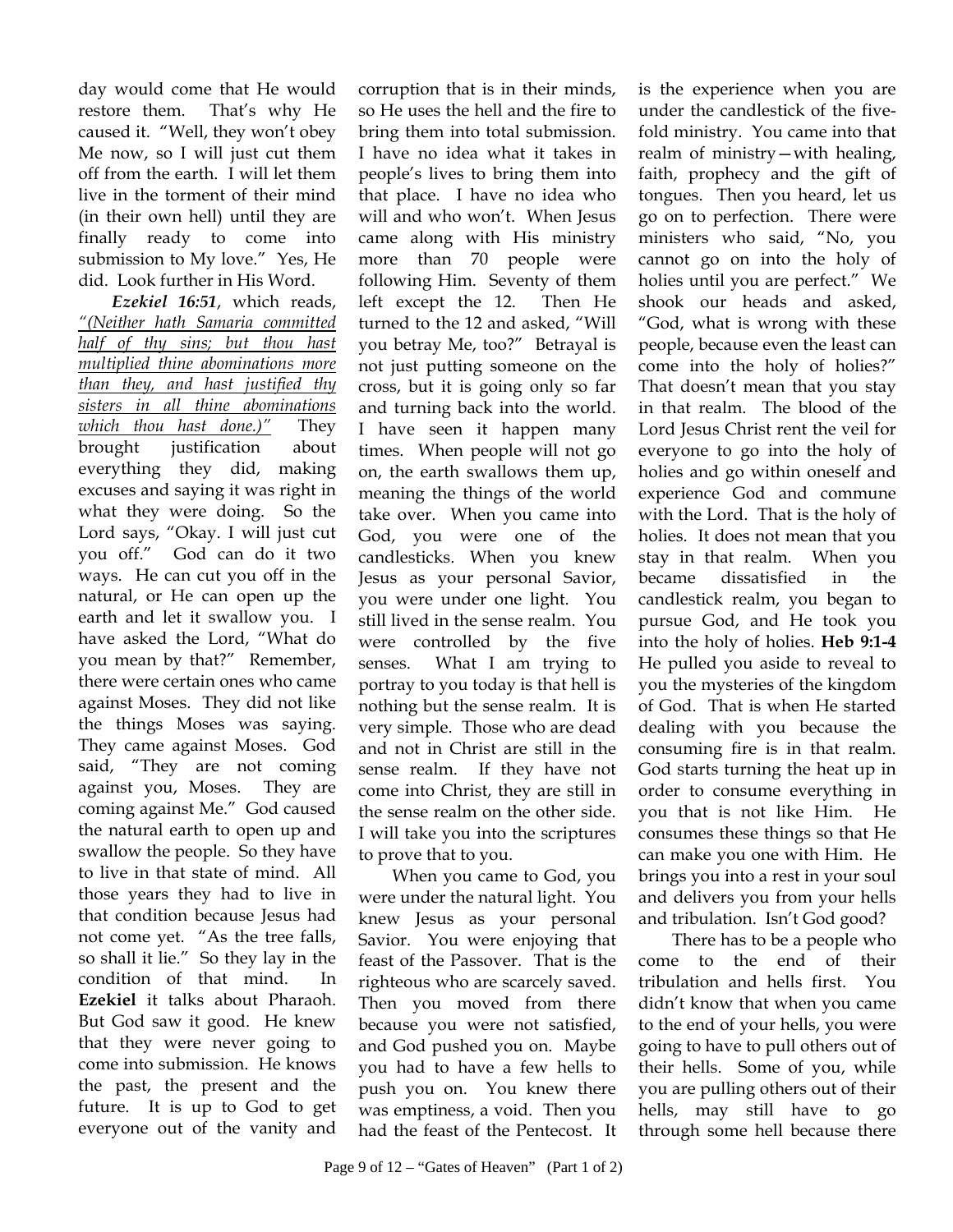are some areas within us that are not quite finished. That is all right. God still uses you in this realm.

The reason God thought it good to remove people from the earth is in *Ezekiel 16:53-55* which reads, *"(When I shall bring again their captivity, the captivity of Sodom and her daughters, and the captivity of Samaria and her daughters, then will I bring again the captivity of thy captives in the midst of them: That thou mayest bear thine own shame, and mayest be confounded in all that thou hast done, in that thou art a comfort to them. When thy sisters, Sodom and her daughters, shall return to their former estate, and Samaria and her daughters shall return to their former estate, then thou and thy daughters shall return to your former estate.)"* So God even cut Israel off, but He said that He would save Israel again.

I remember when the Lord sent an individual to our group who was Jewish. This person needed some deliverance and needed to be released, and the Lord gave a vision of her generations. They were still wandering in the wilderness. I said, "God, what does this mean?" He said, "She is connected to some of those generations that wandered in the wilderness and did not enter into the Promised Land. Joyce, they have been in that state of mind all those years. But now, they have seen a great light, which is Christ, and I am going to release them today."

We will never forget the day that Moses stood in front of us. Pharaoh and his sons stood to the left of Moses. The Lord spoke and said, "Israel was in bondage for 430 years, and they have been in bondage for 4,300 years. When are you going to release them?" This message is for some of God's sons who have the Word. They have the understanding that God is calling them to release creation. Are they willing to become one with Jesus and allow the Christ in them to preach reconciliation to all nations? Are they allowing Christ to use His keys of death and hell because Jesus Christ has the keys to death and hell? Where is Jesus? He is in you and in me.

I thought statements made in Matthew 10 and also in chapter 11 were interesting. They talked about Sodom and Gomorrah and Tyre. Jesus was teaching the gospel of the kingdom. He said, "If these people were here right now, they would repent in sackcloth," but you would not. He said, "On that judgment day, it will be better for them than for you." That is something to pay attention to.

Some ministers have come against us and said that the dead know nothing. Let me tell you, they **do! Luke 16:19-31.** You are the gates of heaven and it says your gates are not to be shut day or night. They are to be continually open. There are people that God wants to bring to hear the Word of the Lord, to bring them out of their hells and their torments in their minds. That is why these meetings are so important. That is why you are important.

There are different realms of heaven. There are different realms of hell. Each one of these realms is a state of the mind. There is a hell that is called the bottomless pit. I know that that is the worst state the mind can get into. The mind is thoughts. We can say a lot today about all the things we have learned over the years. Maybe one day we will just open up and let it all come out. One night the Lord was showing all these stones. There were all kinds of stones of every color imaginable, and they were in great heaps. A hand was raking through the stones. Have you ever seen precious stones and jewels and raked through them with your hand and felt how good it feels? The hand of God was going through those stones. It was His finger, which was the Word and the Spirit that was going through those stones. Those stones were people. God has given us the treasures of the darkness, and these are people. These are kings and rulers and people of the world, and He has given them to you and to His sons because that is your inheritance. Your inheritance is the nations.

Different ministers have said that the dead know nothing, that the soul does not exist on the other side. I have learned not to listen to what man says. You have to go in the scriptures and see what the Word says. We have learned to seek the Lord with our whole heart and cry out to God. I believe that in any individual who is a true son, there is always a cry within, because it is the cry of Christ. Christ Jesus will not be satisfied until every man comes into that rest, into that oneness with Him again. He wants every man to be free of the hells and the torments in their mind.

I can remember a dream that I had one time. The Lord had called some people to join this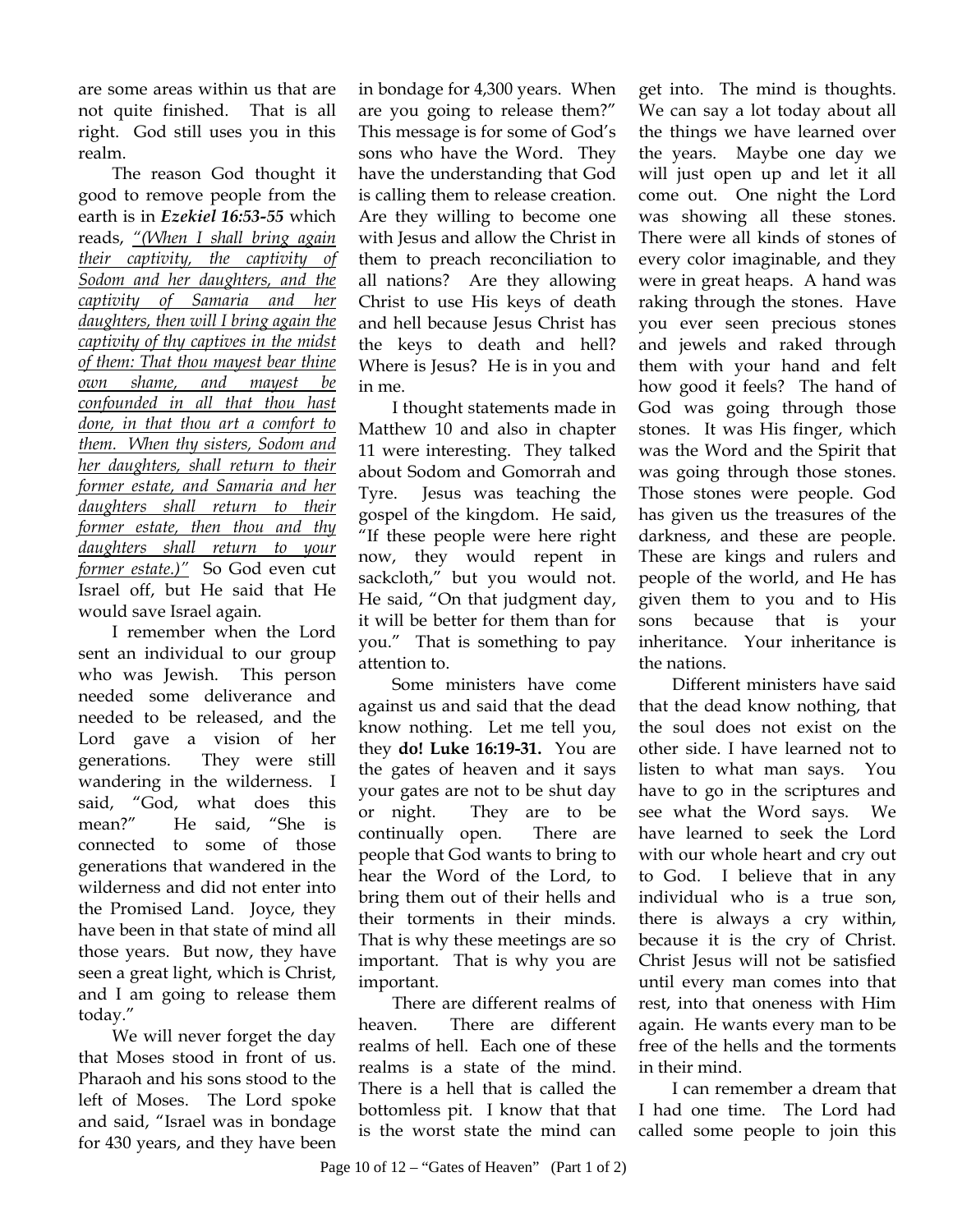ministry. In the dream they went on one path, and we went on the other. We did not understand the dream right away. In the path they went on, they were having a lot of fun. They were enjoying life and the things of the world. There was a little part of me in my soul that wanted to go in that direction. In the dream I saw a little lamb that I will never forget. The lamb was down in a deep, dark pit. It was caught in many snares. It was groaning, moaning, screaming and bellowing. It could not get out. It was stuck in mud deep down in the pit. We descended into the pit, and carefully pulled it, ministering to it all the while. Lord spoke to me and said, "This ministry will be used to bring My lambs out of hell, to bring My lambs out of the pit. Some of those people who died many years ago are groaning in their state of pain in the hell. They are moaning, groaning and waiting for someone to see the condition they are in and come to preach the gospel of Christ to them. That is why Jesus uses us week after week in this realm to ascend and descend. That is why Jacob said, "This is an awesome place," because in this place are angels (messengers) who have message. They are in heaven, but they are willing to descend down into the hells and present the message of the gospel of Christ to these people and tell them how much Christ loves them. They pull them out of that pit and hell and bring them into the gates of heaven in Christ. When they died, they were still in the sense realm. That is what hell is. Hell is living in the sense realm. The sense realm gives you pleasures

for a season. We need our five senses, but God elevates our five senses into the realm of the Spirit. The realm of the Spirit covers the five senses, and the senses are covered with the Christ, and become one with the Christ.

People are still tormented in the state in which they died. You might say, "Well, Sister Joyce, where is this in the Word? How are you going to prove this?" I am going to prove it with the rich man, by showing the scriptures about the rich man. *Job 27:19* says, *"(The rich man shall lie down, but he shall not be gathered: he openeth his eyes, and he is not.)"* I don't know how you would feel if you got hit by a car or someone took your life and your life is gone in a moment. It is going to take you some time to realize that you have just come out of your body. My son taught this to me. He said, "Even the firemen are taught not to say anything negative about the injured person or their condition, even if they are dead because they can still hear what you are saying. It takes them a while to realize they are out of their body." There are so many issues in life that have not been settled in their mind. So "as a tree falls, so shall it lie." God does have mercy. It says (in the scripture) that the rich man opens his eyes and he is not. We continue with *Job 27:20, "(Terrors take hold on him)"* because his soul is not right with God. In the natural when your soul is not completely right with God, there is doubt and fear in the back of your mind. *Job 27:20* continues, *"(Terrors take hold on him as waters, a tempest stealeth him away in the night.)"* That is the kingdom of darkness on the other side. The

tempest is his own temptations within him that he did not allow God to deal with. He will gather with people on the other side that is in the same state of mind he was in when he died. Why do you think the world is in such a mess? It is because there are so many spirits in the invisible realm. If an alcoholic dies, and he has such a strong desire for alcohol, he is going to go to a bar and look for a body that is likeminded to enter into so he can continue to fulfill his desires. We continue with *Job 27:21-22*, which reads, *"(The east wind carrieth him away, and he departeth: and as a storm hurleth him out of his place. For God shall cast upon him, and not spare: he would fain flee out of his hand.)"*

Luke 16:19-31 says, "(There was a certain rich man, which was clothed in purple and fine lined, and fared sumptuously every day: And there was a certain beggar named Lazarus, which was laid at his gate, full of sores, And desiring to be fed with the crumbs which fell from the rich man's table: moreover the dogs came and licked his sores. And it came to pass, that the beggar died, and was carried by the angels into Abraham's bosom: the rich man also died, and was buried; A in hell he lift up his eyes, being in torments, and seeth Abraham afar off, and Lazarus in his bosom. And he cried and said, Father Abraham, have mercy on me, and send Lazarus, that he may dip the tip of his finger in water, and cool my tongue; for I am tormented in this flame. But Abraham said, Son, remember that thou in thy lifetime receivedst thy good things, and likewise Lazarus evil